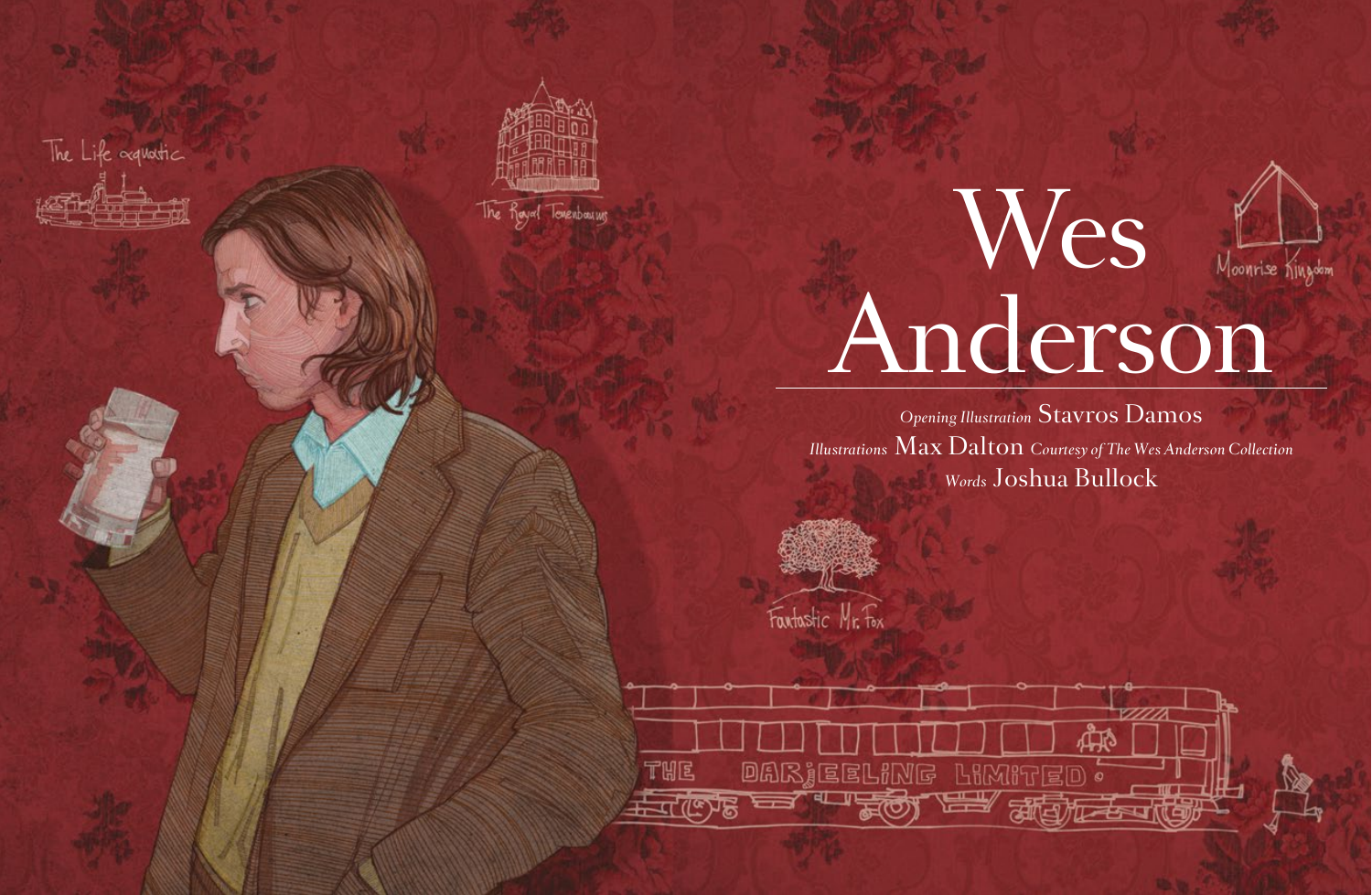As a description of a career it comes closer. The worlds Anderson creates are consistently arch, out of time, sumptuously styled, won derfully shot, artfully stage-managed. Kitchensink realism they are not. The pervading chocolate box Roald-Dahl-meets-Hal-Ashby tone of whimsy has affronted its fair share of commentators – "I love Wes Anderson's films, or at least his film" – and other such catty backhanded compliments befitting a vampish Anderson character.

That there are recurring themes in Anderson's work is inarguable: a family, or family member, sets out on a quest to make reparations for a colourful past of indiscre tion, betrayal and disappointment. Certainly that's most true for the pair of exiled patriarchs in *The Royal Tenenbaums* (2001) and *The Life Aquatic* (2004)*.* For a director stuck in an other time, in music, in set design, in filmic references, old age perfectly attunes to his de fault setting of sentimentality masquerading as indifference. Forces of nature Steve Zissou (Bill Murray) and Royal Tenenbaum (Gene Hackman) crack into wounded humanity like perfectly cooked *cr*è*me brûlées*.

Wes Anderson is the son of a writer and an archaeologist – perhaps the most effective *appraisal of everyone's favourite enigmatic filmmaker yet written. Post-modern but 'pickled in a world of his own creation' is how one critic put it. Pickled implies stasis and a leaching away of colour – neither seem fitting for the kaleidoscopic, bustling imagination of a director whose films divide and dazzle.*

The relationship across his films between stories, colours and even cast members suggests repetition, but you can't plagiarise yourself as a filmmaker when each nowhere, no-time, no-place world you cre ate is by its nature undefined. There is an ever-present 'quirkiness' to Wes Anderson, yes, but no two characters' or locations' idiosyncrasies are the same. He performs a juggling act with the two opposing sen sations of overblown and refined, with the safety net of being able to throw up his hands and say it was just for laughs. One riotous jamboree. Quite literally in *Moonrise Kingdom* (2012). But I'd defend him against the charge of heartlessness

and style over substance. Everything is about the characters. Even the sets are about the characters.

So much of American independent cinema mistakes depression and inaction for profundity. Individuals are often wellrendered at the expense of story and entertainment. Getting to know depressed people in film should be more engaging and pleasurable than it is in life. Anderson's are funny, error-prone and, while you know you won't feel heartbroken if they die or fail, you're always interested in how it turns out for them.

By comparison, Noah Baumbach (who incidentally co-wrote *The Life Aquatic* with Anderson) fails to evoke that kind of empathy in *Greenberg,* a film where Ben Stiller acts a similarly neurotic, middle-aged man-child to his character in *Tenenbaums*. Perhaps only Alexander Payne has as consistently found optimism and humour in human imperfection, and given audiences such enjoyable romps along the way. A Wes Anderson film must be the party invitation everyone in Hollywood hopes they get.

That said, there are transcendent mo ments when Anderson really allows some heart to be glimpsed and raw emotion judged; where the wry and the unfeeling give way to something unapologetically beautiful or sad. The appearance of a jaguar shark in *The Life Aquatic*, the lonely wolf at the end of *Fantastic Mr Fox* (2009), Richie's attempted suicide in *Tenenbaums*. Whereas some films have comic interludes, Anderson's have dramatic ones. Often slow-motion, always conducted against an impeccable tune from the archives of The Kinks, Peter Sarstedt, Elliot Smith or Nico.

Not that the director ever allows the seriousness to linger. In *Tenenbaums*, Dudley*,* one of the coterie of secondary characters who add colour to the main Anderson ensemble, is diagnosed in the chaos as being somewhere on the autistic spectrum. He comes out of a hospital room covered in Richie's blood. "Dudley, where is he?" asks Richie's panicked sister, Margot. "Who?" responds the idiot savant.

There has to be a willing suspension of disbelief watching Wes Anderson films. Big wides and swish pans establish expressive, colourful sets in a self-consciously theatrical manner. Characters often seem to enter and exit shots 'stage left' or 'stage right'. *Fantastic Mr Fox* and *Tenenbaums* are books whose illustrated pages open to introduce the story being told. Titles and chapter cards mark the narrative and call attention to the fact this is a 'story' not real life, in just the same way the over-styled props do.





**Herman Blume:** 

**You guys have it real easy. I never had it like this where I grew up. But I send my kids here because the fact is you go to one of the best schools in the country: Rushmore. Now, for some of you it doesn't matter. You were born rich and you're going to stay rich. But here's my advice to the rest of you: take dead aim on the rich boys. Get them in the crosshairs and take them down. Just remember, they can buy anything but they can't buy backbone. Don't let them forget it. Thank you.**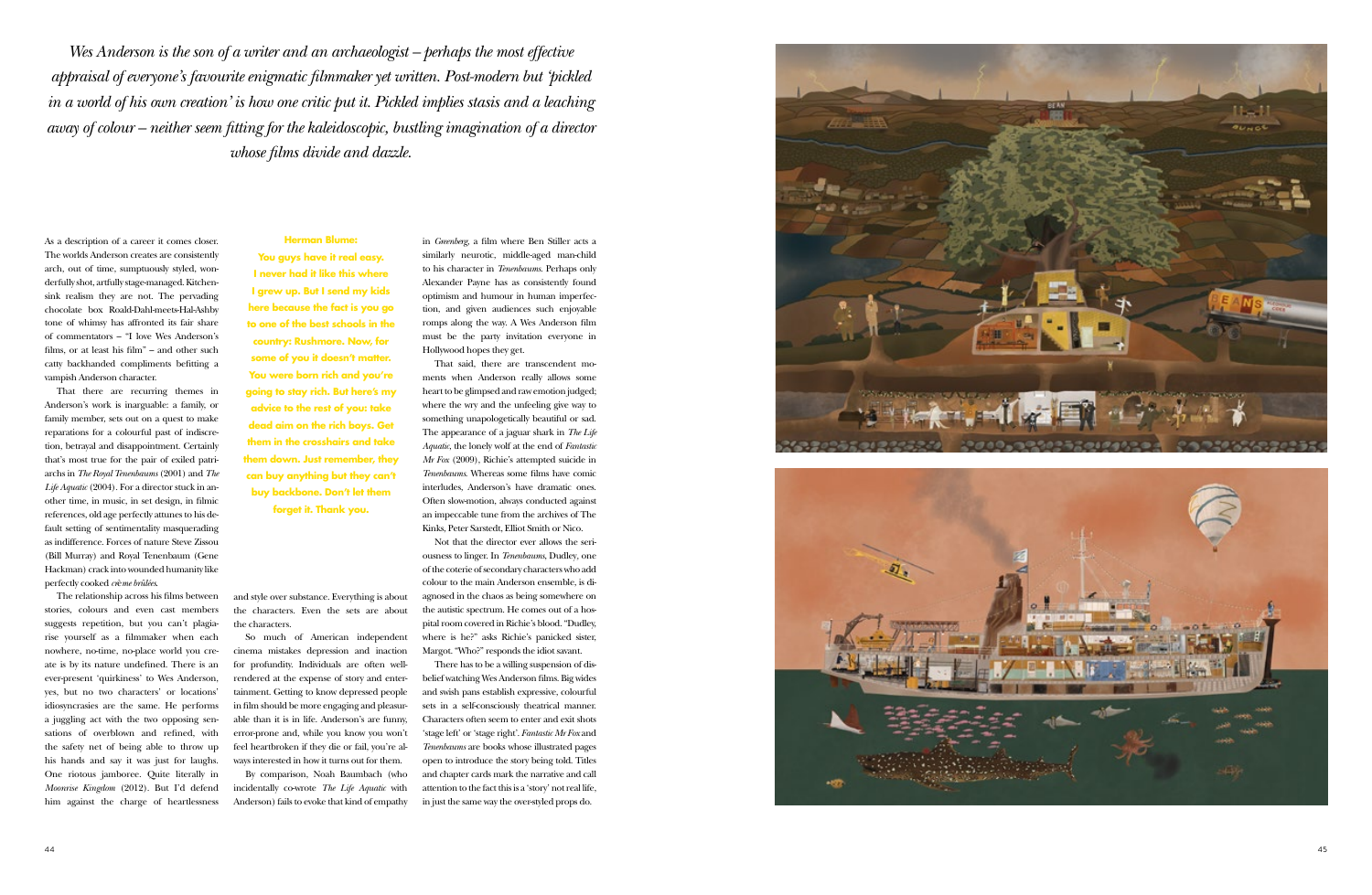**M. Gustave: You see, there are still faint glimmers of civilization left in this barbaric slaughterhouse that was once known as humanity. Indeed that's what we provide in our own modest, humble, insignificant... oh, fuck it.**